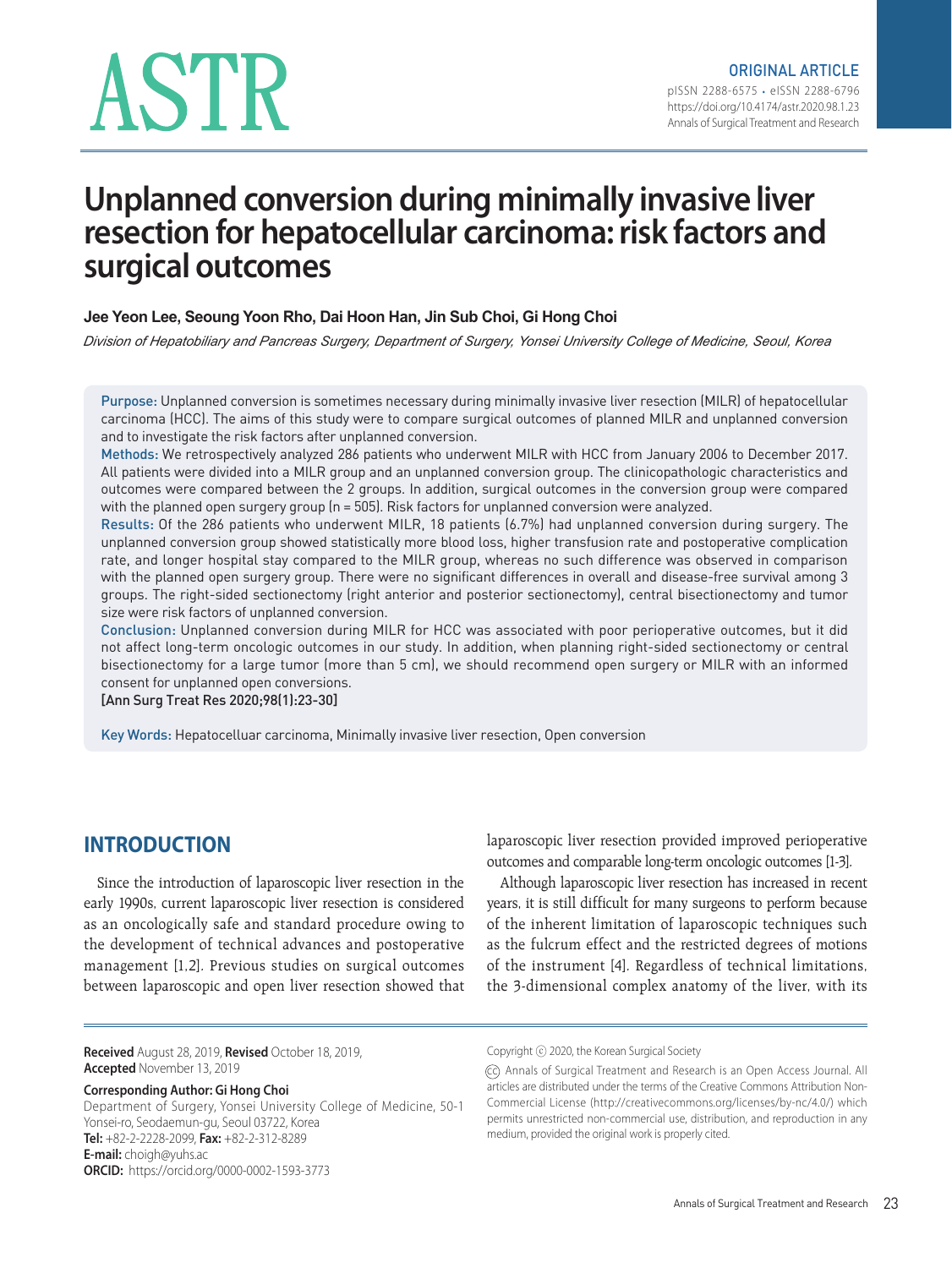

accompanying high risk for significant bleeding, has made laparoscopic liver resection the last area of laparoscopy to be developed [5]. According to the Morioka consensus conference in 2014, laparoscopic major liver resection was considered to be an innovative procedure, even though they agreed that laparoscopic minor liver resection had become a standard procedure [5]. The main concern of minimally invasive liver resection (MILR) is unplanned open conversion, the rate of which varies from 0.0% to 55.0% depending on the extent of liver resection and according to the literature [6-10]. According to recent studies comparing planned surgery and unplanned conversion during MILR, this unplanned conversion is known to have a negative effect on perioperative outcomes [2,7-9,11]. However, there are few studies about the effect of unplanned conversion on long-term outcomes in patients with hepatocellular carcinoma (HCC) [2].

The aims of this study were to compare the short- and longterm outcomes of MILR and unplanned conversion and to investigate the risk factors after unplanned conversion.

# **METHODS**

Data from all consecutive patients who underwent MILR from January 2006 to December 2017 at Severance Hospital, Yonsei University College of Medicine, were retrospectively collected from electronic medical records. Patients who underwent open hepatectomy during the same period were also included for analysis. This study was approved by the Severance Hospital's Institutional Review Board (IRB No. 4-2019-0603) that waived the requirement of informed consent.

The initial selection criterion for laparoscopic liver resection was strictly based on the Louisville Statement [12]: a solitary lesion, tumor size of 5 cm or less, and located in peripheral liver segments 2 to 6 [13]. Robotic liver resection program in our institute was started in 2008 [4]. Unlike laparoscopic liver resection, initial indications of robotic liver resection were mainly major liver resection [4,14]. As surgeon's experience accumulated, laparoscopic liver resection has been extended into major liver resection and right-sided anatomic liver resection [1,13]. Currently, tumor size and number are no longer limiting factors for MILR, while curative removal of HCC is anticipated.

## **Comparison of short- and long-term outcomes between planned surgery and unplanned conversion groups**

Short-term outcomes were evaluated using operative time, blood loss, transfusion rate, complications, and length of hospital stay. Postoperative complications were assessed according to the Clavien-Dindo classification. R0 status and resection margin were also compared to assess short-term oncologic outcomes. To assess long-term surgical outcomes, disease-free and overall survivals were analyzed. Disease-free survival was defined as the duration from the date of surgery to the day of HCC recurrence diagnosis. Overall survival was defined as the duration from the date of operation to the last follow-up day or death date from any cause.

#### **Risk factors for unplanned open conversion**

Risk factors associated with unplanned open conversion were investigated using age, sex, body mass index (BMI), tumor size, American Joint Committee on Cancer (AJCC) 8th T stage, presence of liver cirrhosis, platelet count, and extent of resection. Extent of resection was classified into minor liver resection, right-sided sectionectomy and central bisectionectomy, and major hemihepatectomies. Minor hepatic resection included wedge resection, segmentectomy, and left lateral sectionectomy. Right-sided sectionectomy included right anterior sectionectomy and right posterior sectionectomy. Right and left hemihepatectomy were defined as major hemihepatectomies.

#### **Statistical analysis**

Clinicopathologic findings and long-term oncologic outcomes of this study were analyzed using the IBM SPSS Statistics ver. 25.0 (IBM Co., Armonk, NY, USA). For each clinicopathologic finding, each categorical and continuous variable were analyzed with the chi-square and Student t-test. Overall and disease-free survival were analyzed using the Kaplan-Meier method, and the difference in survival curves between groups was expressed using the log-rank test. All P-values <0.05 (2-sided) were considered statistically significant. A logistic regression model was used to examine the risk factor of unplanned conversion, which was assessed by the Hosmer-Lemeshow goodness-of-fit test.

# **RESULTS**

### **Comparison of clinicopathologic characteristics and reasons for unplanned conversion**

Patient- and tumor-specific variables of each group are described in Table 1. Of the 286 patients who underwent MILR, 18 patients (6.7%) proceeded to unplanned conversion during surgery. There were no significant differences in liver function, tumor marker, and demographic characteristics such as age, sex, BMI, and comorbid status of each patient. When comparing the operation type between the groups, right-sided sectionectomy and central bisectionectomy have relatively higher unplanned conversion rate. In the pathologic finding, there were no significant differences in the presence of liver cirrhosis and tumor number, T stage according to AJCC 8th classification, microvascular invasion, satellite nodule, R status, and resection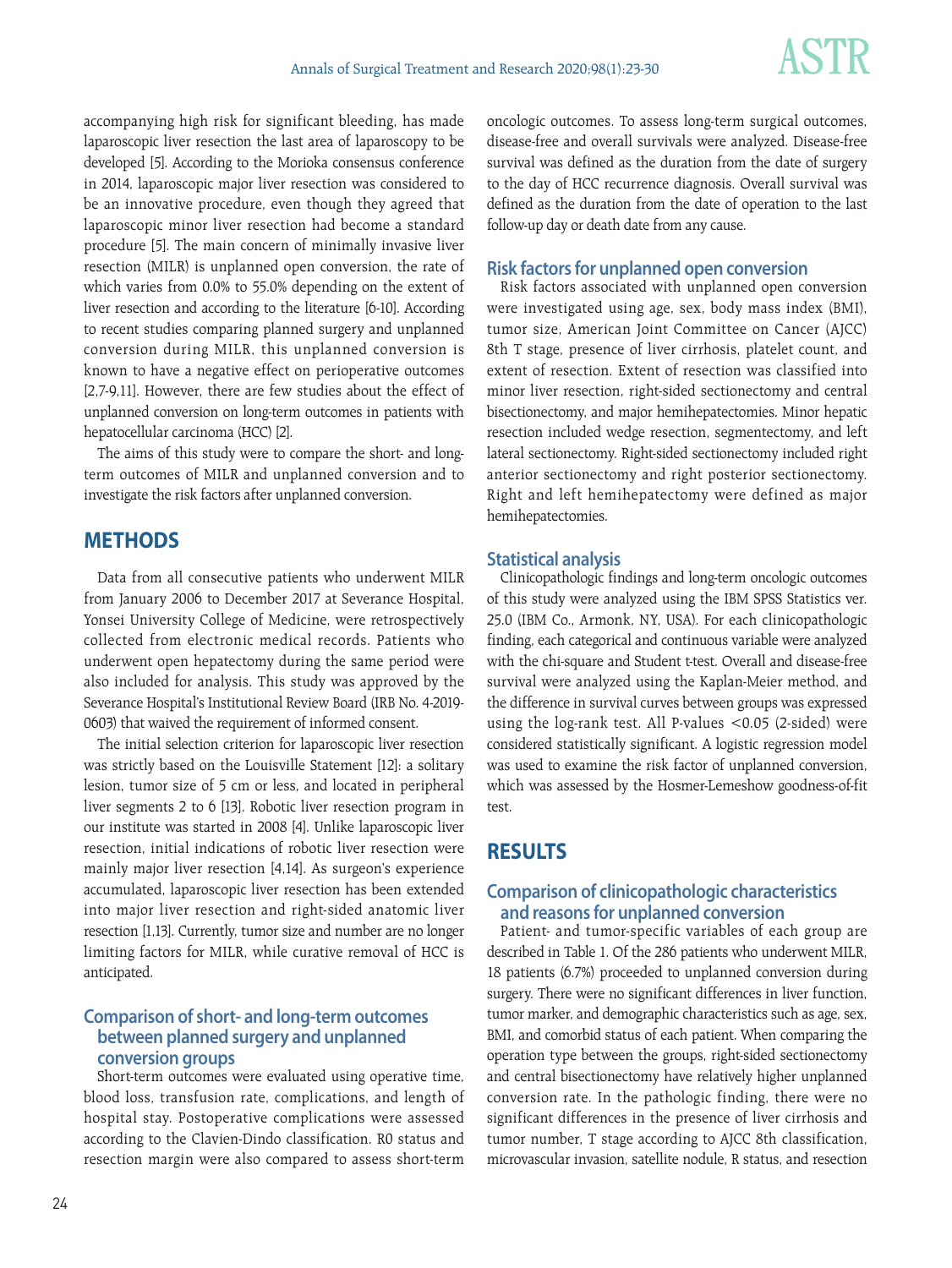#### Jee Yeon Lee, et al: Unplanned conversion during MILR for HCC

| Variable                                  | MILR $(n = 268)$                           | Unplanned<br>conversion<br>$(n = 18)$ | P-value        | Unplanned<br>conversion<br>$(n = 18)$ | Planned open<br>$(n = 505)$  | P-value        |
|-------------------------------------------|--------------------------------------------|---------------------------------------|----------------|---------------------------------------|------------------------------|----------------|
| Age (yr)<br>Sex                           | $57.7 \pm 9.8$                             | $60.2 \pm 11.6$                       | 0.438<br>0.766 | $60.2 \pm 11.6$                       | $58.0 \pm 9.7$               | 0.384<br>0.817 |
| Male                                      |                                            |                                       |                | 14(77.8)                              | 404 (80.0)                   |                |
| Female                                    | 200 (74.6)                                 | 14(77.8)                              |                | 4(22.2)                               |                              |                |
| Body mass index $(kg/m2)$                 | 68 (25.4)<br>$23.5 \pm 2.8$                | 4(22.2)<br>$24.0 \pm 3.4$             | 0.476          | $24.0 \pm 3.4$                        | 101 (20.0)<br>$24.0 \pm 3.2$ | 0.950          |
| Hypertension                              | 84 (31.3)                                  | 7(38.9)                               | 0.506          | 7(38.9)                               | 128 (25.3)                   | 0.197          |
| Diabetes mellitus                         | 50(18.7)                                   | 4(22.2)                               | 0.708          | 4(22.2)                               | 76 (15.0)                    | 0.406          |
| Etiology                                  |                                            |                                       | 0.343          |                                       |                              | 0.491          |
| <b>HBV</b>                                | 226 (84.3)                                 | 14(77.8)                              |                | 14(77.8)                              | 411 (81.4)                   |                |
| <b>HCV</b>                                | 14(5.2)                                    | 0(0)                                  |                | 0(0)                                  | 28(5.5)                      |                |
| Alcoholism                                | 5(1.9)                                     | 1(5.6)                                |                | 1(5.6)                                | 11(2.2)                      |                |
| <b>NBNC</b>                               | 23(8.6)                                    | 3(16.7)                               |                | 3(16.7)                               | 55 (10.9)                    |                |
| Platelet count $(10^3/\mu L)$             | $167.1 \pm 56.9$                           | $170.3 \pm 54.8$                      | 0.817          | $170.3 \pm 54.8$                      | $168.3 \pm 68.0$             | 0.903          |
| Serum creatinine (mg/dL)                  | $0.85 \pm 0.16$                            | $0.86 \pm 0.19$                       | 0.788          | $0.86 \pm 0.19$                       | $0.87 \pm 0.20$              | 0.832          |
| Serum albumin (g/dL)                      | $4.3 \pm 0.4$                              | $4.2 \pm 0.4$                         | 0.088          | $4.2 \pm 0.4$                         | $4.3 \pm 1.6$                | 0.662          |
| AST (IU/L)                                | $41.1 \pm 36.8$                            | $45.3 \pm 30.9$                       | 0.639          | $45.3 \pm 30.9$                       | $35.7 \pm 24.9$              | 0.114          |
| ALT (IU/L)                                | $38.8 \pm 38.1$                            | $36.9 \pm 24.0$                       | 0.833          | $36.9 \pm 24.0$                       | $35.0 \pm 25.7$              | 0.767          |
| Total bilirubin (mg/dL)                   | $0.82 \pm 0.36$                            | $0.78 \pm 0.40$                       | 0.733          | $0.78 \pm 0.40$                       | $0.78 \pm 0.36$              | 0.948          |
| <b>INR</b>                                | $1.08 \pm 0.84$                            | $1.01 \pm 0.10$                       | 0.736          | $1.01 \pm 0.10$                       | $1.00 \pm 0.85$              | 0.422          |
|                                           |                                            |                                       | 0.621          |                                       |                              |                |
| $\alpha$ -FP (ng/mL)<br>PIVKA-II (mAU/mL) | $439.0 \pm 2,615.0$<br>$481.4 \pm 4.677.0$ | $133.5 \pm 305.0$                     |                | $133.5 \pm 305.0$                     | $1,048.2 \pm 336.1$          | 0.608          |
|                                           |                                            | $234.7 \pm 401.3$                     | 0.823          | $234.7 \pm 401.3$                     | $1,071.7 \pm 5,145.0$        | 0.491          |
| Pathology<br>Liver cirrhosis              |                                            | 8(44.4)                               | 0.626          | 8(44.4)                               |                              | 0.218          |
| Tumor number                              | 135 (50.4)                                 |                                       | 0.279          |                                       | 298 (59.0)                   | 0.638          |
|                                           |                                            |                                       |                |                                       |                              |                |
| Single                                    | 244 (91.0)                                 | 15(83.3)                              |                | 15(83.3)                              | 440 (87.1)                   |                |
| Multiple<br>Tumor size (cm)               | 24 (9.0)<br>$2.6 \pm 1.2$                  | 3(16.7)<br>$3.5 \pm 1.4$              | 0.002          | 3(16.7)<br>$3.5 \pm 1.4$              | 65 (12.9)<br>$3.7 \pm 2.2$   | 0.729          |
|                                           |                                            |                                       | 0.774          |                                       |                              | < 0.001        |
| AJCC 8th T stage<br>T1                    |                                            |                                       |                |                                       |                              |                |
| T <sub>2</sub>                            | 167(62.3)                                  | 10(55.6)                              |                | 10(55.6)                              | 438 (86.7)                   |                |
| T <sub>3</sub>                            | 99 (36.9)<br>2(0.7)                        | 8(44.4)<br>0(0)                       |                | 8(44.4)<br>0(0)                       | 52(10.3)                     |                |
| <b>T4</b>                                 |                                            | 0(0)                                  |                | 0(0)                                  | 15(3.0)                      |                |
| Microvascular invasion                    | 0(0.0)                                     | 7(38.9)                               |                |                                       | 0(0.0)                       |                |
| Satellite nodule                          | 116 (43.9)                                 |                                       | 0.676          | 7(38.9)<br>1(5.6)                     | 245 (48.5)                   | 0.422<br>0.982 |
| Minimally invasive approach               | 6(2.2)                                     | 1(5.6)                                | 0.378<br>0.435 |                                       | 28(5.5)                      | < 0.001        |
|                                           |                                            | 14(77.8)                              |                | 14(77.8)                              | 0(0.0)                       |                |
| Laparoscopy<br>Robot                      | 227 (84.7)                                 |                                       |                |                                       | 0(0.0)                       |                |
|                                           | 41 (15.3)                                  | 4(22.2)                               |                | 4(22.2)                               |                              |                |
| Operation type                            |                                            |                                       | < 0.001        |                                       |                              | < 0.001        |
| Wedge resection                           | 100(37.3)                                  | 5(27.8)                               |                | 5(27.8)                               | 66 (13.1)                    |                |
| Segmentectomy                             | 44 (16.4)                                  | 2(11.1)                               |                | 2(11.1)                               | 107(21.2)                    |                |
| Left lateral sectionectomy                | 41 (15.3)                                  | 0(0)                                  |                | 0(0)                                  | 26(5.1)                      |                |
| Right-sided sectionectomy                 | 29 (10.8)                                  | 9(50.0)                               |                | 9(50.0)                               | 61(12.1)                     |                |
| Central bisectionectomy                   | 3(1.1)                                     | 1(5.6)                                |                | 1(5.6)                                | 38(7.5)                      |                |
| Left hemihepatectomy                      | 30 (11.2)                                  | 0(0)                                  |                | 0(0)                                  | 56(11.1)                     |                |
| Right hemihepatectomy                     | 24 (9.0)                                   | 1(5.6)                                |                | 1(5.6)                                | 10(2.0)                      |                |

#### **Table 1.** Comparison of clinicopathologic characteristics and operation type for hepatocellular carcinoma patients

Values are presented as mean  $\pm$  standard deviation or number of patients (%).

Right-sided sectionectomy included right anterior sectionectomy and posterior sectionectomy.

MILR, minimally invasive liver resection; NBNC, non-B non-C hepatitis; INR, international normalized ratio; PIVKA-II, protein induced by vitamin K absence or antagonist II; AJCC, American Joint Committee on Cancer.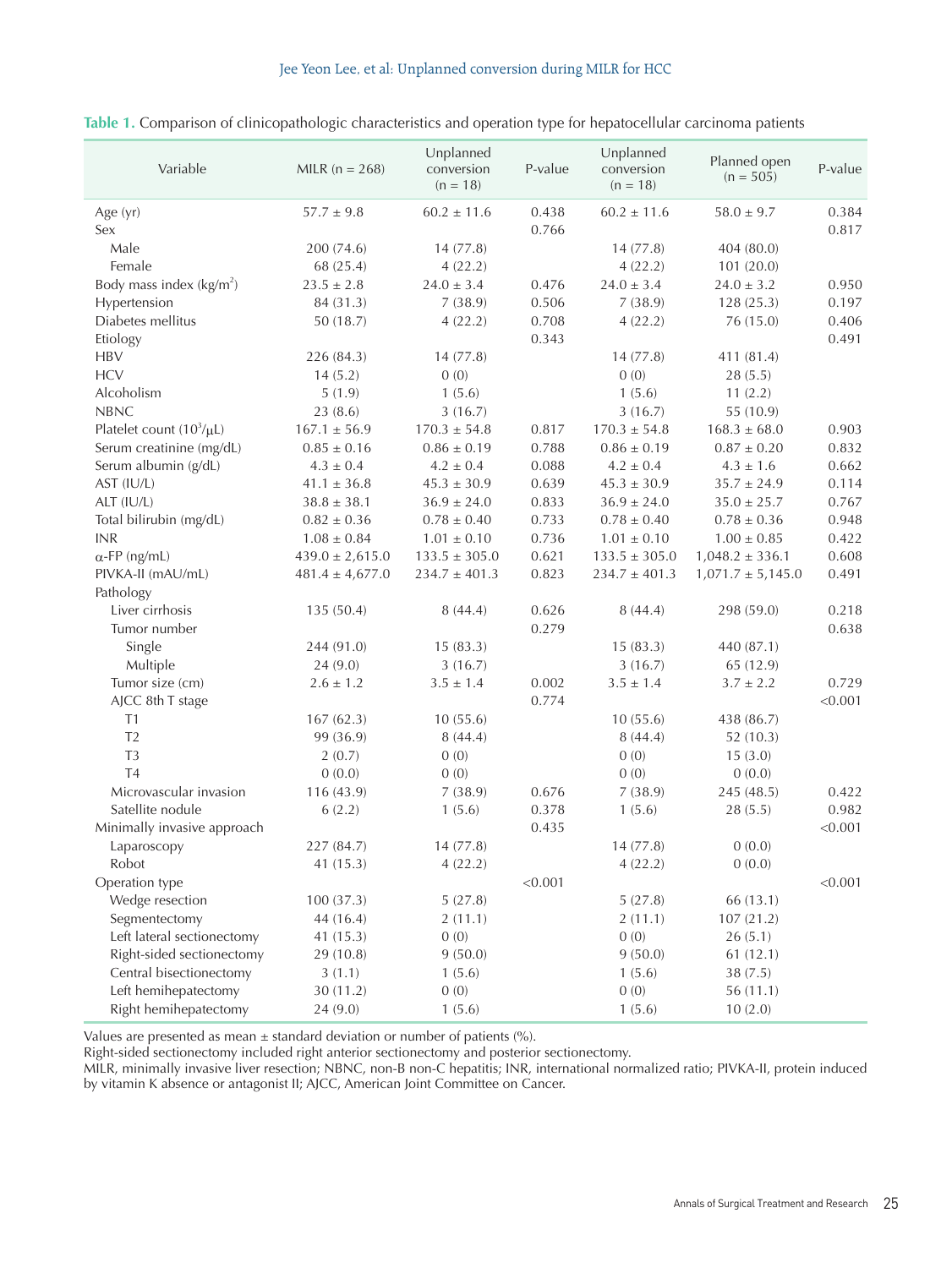

margin, but tumor size was found to be larger in the unplanned conversion group than in the MILR group. In the planned open surgery group, the mean tumor size was similar to that of the unplanned conversion group.

The reasons for unplanned conversion are described in Table 2. Bleeding was the most common cause, followed by lack of progression and poor access. Among 18 cases, oncologic concern, diaphragm injury, and severe adhesion were found. Vital signs during conversion were reviewed in the unplanned conversion group. When unstable vital signs were defined as both systolic blood pressure <90 mmHg and heart rate >120 beats/min, none showed unstable vital sign because bleeding was temporarily controlled using hemostatic agents before conversion.

#### **Comparison of perioperative outcomes**

Table 3 shows a comparison of perioperative outcomes

|      |  | Table 2. Reasons for conversion from MILR to open laparo- |  |  |  |
|------|--|-----------------------------------------------------------|--|--|--|
| tomy |  |                                                           |  |  |  |

| Reasons for conversion                         | No. of<br>patients (%) |
|------------------------------------------------|------------------------|
| Bleeding                                       | 11(61.1)               |
| Lack of progression                            | 2(11.1)                |
| Poor access                                    | 2(11.1)                |
| Oncologic concern                              | 1(5.6)                 |
| Diaphragm injury                               | 1(5.6)                 |
| Severe adhesion                                | 1(5.6)                 |
| Total conversions from MILR to open laparotomy | 18(6.7)                |

MILR, minimally invasive liver resection.

**Table 4.** Detailed postoperative complications

| Complication                                  | <b>MILR</b><br>$(n = 268)$ | Unplanned<br>conversion P-value<br>$(n = 18)$ |       |
|-----------------------------------------------|----------------------------|-----------------------------------------------|-------|
| Liver-related complications                   | 10(3.7)                    | 4(22.2)                                       | 0.001 |
| Bile leakage                                  | 2(0.7)                     | 0(0)                                          |       |
| Ascites                                       | 6(2.2)                     | 4(22.2)                                       |       |
| <b>Biliary stricture</b>                      | 2(0.7)                     | 0(0)                                          |       |
| Surgical-related complications                | 21 (7.8)                   | 5(27.8)                                       | 0.006 |
| Wound complication                            | 9(3.4)                     | 2(11.1)                                       |       |
| Intraabdominal fluid<br>collection            | 10(3.7)                    | 1(5.6)                                        |       |
| Ileus                                         | 1(0.4)                     | 2(11.1)                                       |       |
| Fever (no definite focus,<br>antibiotics use) | 1(0.4)                     | 0(0)                                          |       |
| General complications                         | 23 (8.6)                   | 2(11.1)                                       | 0.759 |
| Atelectasis                                   | 9(3.4)                     | 0(0)                                          |       |
| Pneumonia                                     | 2(0.7)                     | 0(0)                                          |       |
| Pleural effusion                              | 1(0.4)                     | 1(5.6)                                        |       |
| Atrial fibrillation                           | 2(0.7)                     | 0(0)                                          |       |
| Urinary retention                             | 4(1.5)                     | 0(0)                                          |       |
| Delirium                                      | 3(1.1)                     | 1(5.6)                                        |       |
| Stroke                                        | 1(0.4)                     | 0(0)                                          |       |
| Pseudomembranous colitis                      | 1(0.4)                     | 0(0)                                          |       |

Values are presented as number of patients (proportion per each group).

In 6 cases, there are more than one complications (first case, ascites and pleural effusion; second case, delirium and pseudomembranous colitis; third case, wound complication and intraabdominal fluid collection; fourth case, ileus and delirium; fifth case, delirium and stroke; sixth case, ascites, wound complication, intraabdominal fluid collection, and pleural effusion).

MILR, minimally invasive liver resection.

| Table 3. Comparison of perioperative outcomes for hepatocellular carcinoma patients |
|-------------------------------------------------------------------------------------|
|-------------------------------------------------------------------------------------|

| Variable                   | MILR $(n = 268)$  | Unplanned<br>conversion<br>$(n = 18)$ | P-value | Unplanned<br>conversion<br>$(n = 18)$ | Planned open<br>$(n = 505)$ | P-value |
|----------------------------|-------------------|---------------------------------------|---------|---------------------------------------|-----------------------------|---------|
| Estimated blood loss (mL)  | $221.8 \pm 409.6$ | $847.8 \pm 547.3$                     | < 0.001 | $847.8 \pm 547.3$                     | $532.3 \pm 512.8$           | 0.011   |
| Operative time (min)       | $302.5 \pm 152.0$ | $441.2 \pm 251.2$                     | < 0.001 | $441.2 \pm 251.2$                     | $267.4 \pm 104.1$           | < 0.001 |
| Blood transfusion          | 9(3.4)            | 6(33.3)                               | < 0.001 | 6(33.3)                               | 59 (11.7)                   | 0.006   |
| Complication <sup>a)</sup> | 49 (18.3)         | 7(38.9)                               | 0.048   | 7(38.9)                               | 134 (26.5)                  | < 0.001 |
| Grade I                    | 13(4.9)           | 0(0)                                  |         | 0(0)                                  | 36(7.1)                     |         |
| Grade II                   | 29(10.8)          | 6(33.3)                               |         | 6(33.3)                               | 699 (13.7)                  |         |
| Grade III                  | 6(2.2)            | 1(5.6)                                |         | 1(5.6)                                | 20(4.0)                     |         |
| Grade IV                   | 1(0.4)            | 0(0)                                  |         | 0(0)                                  | 7(1.4)                      |         |
| Grade V                    | 0(0)              | 0(0)                                  |         | 0(0)                                  | 2(0.4)                      |         |
| Length of stay (day)       | $7.6 \pm 4.5$     | $11.2 \pm 4.9$                        | 0.001   | $11.2 \pm 4.9$                        | $13.2 \pm 17.9$             | 0.631   |
| R <sub>0</sub> status      |                   |                                       | 0.652   |                                       |                             | 0.296   |
| R <sub>0</sub>             | 265 (98.9)        | 18 (100)                              |         | 18 (100)                              | 477 (94.3)                  |         |
| R <sub>1</sub>             | 3(1.1)            | 0(0)                                  |         | 0(0)                                  | 28(5.7)                     |         |
| Resection margin (cm)      | $1.6 \pm 1.4$     | $1.5 \pm 1.1$                         | 0.723   | $1.5 \pm 1.1$                         | $1.4 \pm 1.5$               | 0.834   |
|                            |                   |                                       |         |                                       |                             |         |

Values are presented as mean  $\pm$  standard deviation or number of patients (%).

MILR, minimally invasive liver resection.

a)Clavien-Dindo classification.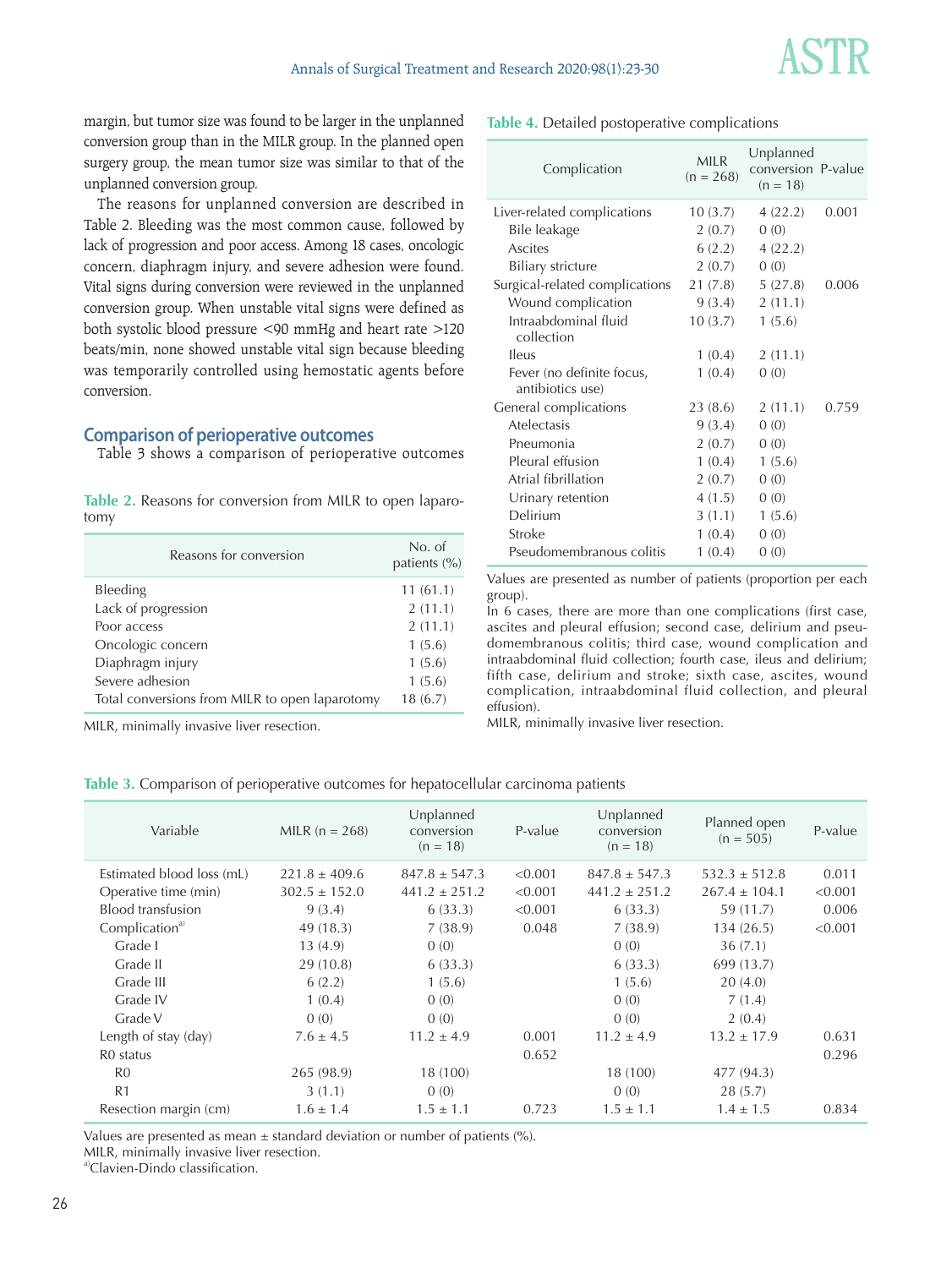between each group. First, the unplanned conversion group had significantly more blood loss, longer operative time, and higher transfusion rate than the MILR group and planned open surgery group. The incidence of complication according to the Clavien-Dindo classification was higher in the unplanned conversion group. Each complication is categorized as liverrelated, surgical-related, and general complications and described in Table 4. Liver- and surgical-related complications were significantly higher in the unplanned conversion group. The mean postoperative hospital stay was longer in the unplanned conversion group ( $P = 0.001$ ) compared to the MILR group, but there was no such difference between the unplanned conversion group and thee planned open surgery group ( $P =$ 0.631).

#### **Risk factors associated with unplanned conversion**

Logistic regression analysis was performed with multiple factors that could affect unplanned conversion. Age, sex, BMI, presence of liver cirrhosis, and platelet count had no effects on unplanned conversion (Table 5). Tumor size was found to be a significant risk factor for unplanned conversion. Additionally, extent of resection was also a risk factor for unplanned conversion. With respect to extent of resection, right-sided sectionectomy and central bisectionectomy were found to be more associated with unplanned conversion compared to minor and major hepatic resections.

#### **Comparison of long-term oncologic outcomes**

Long-term oncologic outcome was analyzed using overall and disease-free survival. In survival analysis, there were no statistically significant differences in overall  $(P = 0.722)$  (Fig. 1) and disease-free survival ( $P = 0.541$ ) (Fig. 2) among 3 groups. Regarding overall survival, MILR and unplanned conversion showed comparable 1- (95.2% vs. 94.2%), 3- (89.9% vs. 94.4%), and 5-year overall survival (88.3% vs. 94.4%; Fig. 1). There were no significant differences in 1- (86.2% vs. 77.8%), 3- (68.2% vs. 71.3%), and 5-year disease-free survival (57.1% vs. 42.8%) (Fig. 2) between the MILR group and the unplanned conversion group.

# **DISCUSSION**

There has been a dramatic development in laparoscopic liver resection during the last few decades [1,5,8,12,15,16]. Recently introduced robotic systems have accelerated the progress of MILR [4,14]. The main advantages of MILR are that they provide patients with smaller scars, better cosmesis, less pain and analgesic requirements, shorter hospital stay, and early return

|  |  |  | <b>Table 5.</b> Risk factors associated with unplanned conversion |
|--|--|--|-------------------------------------------------------------------|
|  |  |  |                                                                   |

| P-value   | HR    | 95% CI          |
|-----------|-------|-----------------|
| 0.121     | 1.043 | $0.989 - 1.100$ |
|           |       |                 |
| Reference |       |                 |
| 0.871     | 1.112 | 0.307-4.029     |
| 0.780     | 1.029 | $0.840 - 1.261$ |
|           |       |                 |
| Reference |       |                 |
| 0.923     | 0.943 | 0.288-3.086     |
| 0.598     | 0.997 | 0.987-1.007     |
| 0.008     | 1.769 | 1.163-2.690     |
|           |       |                 |
| Reference |       |                 |
| 0.752     | 1.198 | 0.390-3.678     |
| 0.999     | 0.000 |                 |
|           |       |                 |
| Reference |       |                 |
| 0.001     | 6.793 | 2.283-20.209    |
|           |       |                 |
| 0.179     | 0.202 | $0.020 - 2.085$ |
|           |       |                 |
|           |       |                 |

Right-sided sectionectomy included right anterior sectionectomy and posterior sectionectomy.

HR, hazard ratio; CI, confidence interval; AJCC, American Joint Committee on Cancer.



| OS                      | OS            | OS             | OS             |
|-------------------------|---------------|----------------|----------------|
|                         | 1 year $(\%)$ | 3 years $(\%)$ | 5 years $(\%)$ |
| <b>MILR</b>             | 95.2          | 89.9           | 88.3           |
| Unplanned<br>conversion | 94.4          | 94.4           | 94.4           |
| Planned open<br>surgery | 99.2          | 93.2           | 87.4           |

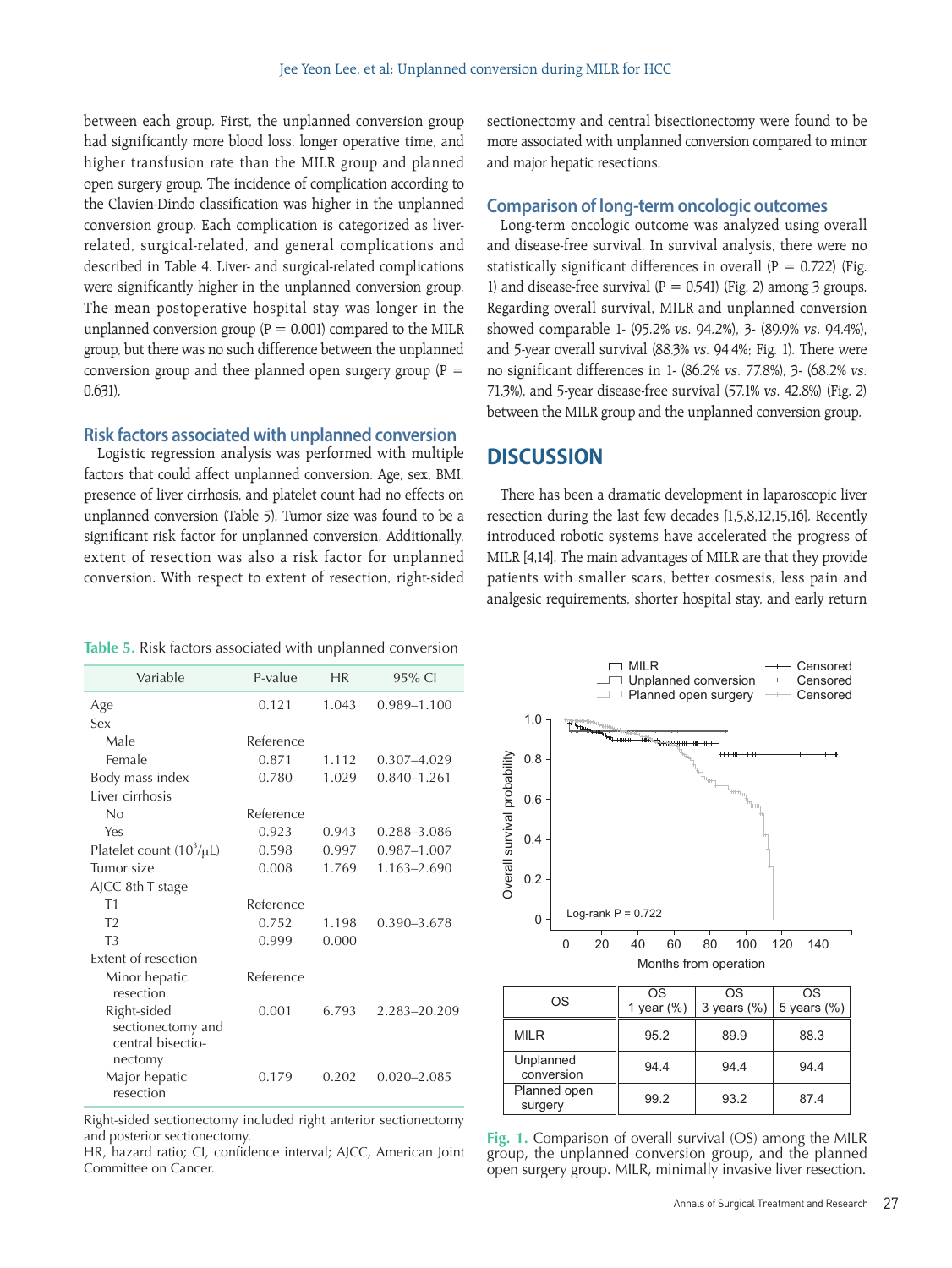



**Fig. 2.** Comparison of disease-free survival (DFS) among the MILR group, the unplanned conversion group, and the planned open surgery group. MILR, minimally invasive liver resection.

to social activity without compromising short- and long-term oncologic outcomes [1,5,8,12]. From the Louisville Statement to the Morioka consensus conference, laparoscopic liver resection has been rapidly popularized, and minor liver resection is now considered a standard procedure, regardless of the size, number, and location of the tumor [5,12]. However, major liver resections are still regarded as an innovative procedure and allowed only in expert centers [5]. The main concern regarding the broader adoption of MILR is an emergency open conversion caused by major bleeding, which may affect postoperative morbidity, mortality, and long-term outcomes [9,10,17,18].

In our study, unplanned open conversion during MILR for HCC was associated with poor short-term outcomes, with significantly longer operative time; more blood loss, and therefore, more requirements for blood transfusion; higher postoperative complication rates; and longer hospital stays. These results are in agreement with those of previous studies [1,4,8,11,18]. In particular, bleeding and perioperative blood transfusion are well known to be risk factors for postoperative morbidity [7-11]. The complication rates of the unplanned conversion group were 2 times higher than those of the planned surgery group (38.9% vs. 18.3%) and grade II complications were more common in the unplanned conversion group; however, severe complications (grade  $>$  III) were not statistically different in this study.

Compared to the accumulating evidence of negative effects of unplanned open conversion on short-term outcomes, clinical significance of unplanned open conversion group in long-term aspect has been rarely investigated, especially in patients with HCC. Stiles et al. [2] reported the long-term outcomes after unplanned conversion during laparoscopic liver resection in patients with HCC. They found that the unplanned conversion group showed poor overall survival, and the difference was more predominant in patients who experienced open conversion during laparoscopic major hepatectomy. These results may be related to the recent European multicenter study, which found that emergency conversion for unfavorable intraoperative events such as bleeding and oncologic concern was associated with significantly poor short-term outcomes during laparoscopic liver resection, compared to elective conversion for unfavorable intraoperative findings such as adhesions and poor access [18]. Taken together with these 2 studies, conversion during laparoscopic major liver resection may have been performed under emergency conditions due to uncontrolled major bleeding. However, the unplanned conversion group did not show any difference in diseasefree and overall survival compared to the planned surgery group in our study. This result might be caused by the small number of patients in the unplanned conversion group, but more importantly, the different situations and timing of conversion may have rendered our results different from those of previous studies. Even though the main cause of conversion was bleeding like previous studies, open conversion was not performed urgently with unstable vital signs in our patients. When bleeding occurred during MILR, all attempts were applied to control bleeding temporarily. Considering operative time and difficulty in proceeding with the operation, an early decision was made for an open procedure in our study. Costi et al. [19] also demonstrated that not delaying conversion may reduce blood loss and operative time. Nonemergency conditions and early decision for open conversion may have made similar long-term outcomes between the unplanned conversion and planned surgery groups in our study.

Many studies have been conducted assessing the risk factors of such unplanned conversion. Troisi et al. [7] presented tumor location (posterosuperior segments: I, IVa, VI, and VII) and major hepatectomy as predictors of conversion, and Cauchy et al. [11] considered high BMI and large tumor size  $(>10$  cm; P = 0.014) as risk factors. Of the recent papers, Stiles et al. [6] and Vigano et al. [10] analyzed major hepatectomy with predictor of conversion, and Silva et al. [9] found that those with hypertension and those who underwent right hepatectomy had a higher risk of conversion. Previous studies demonstrated that operative difficulty is the most common risk factor for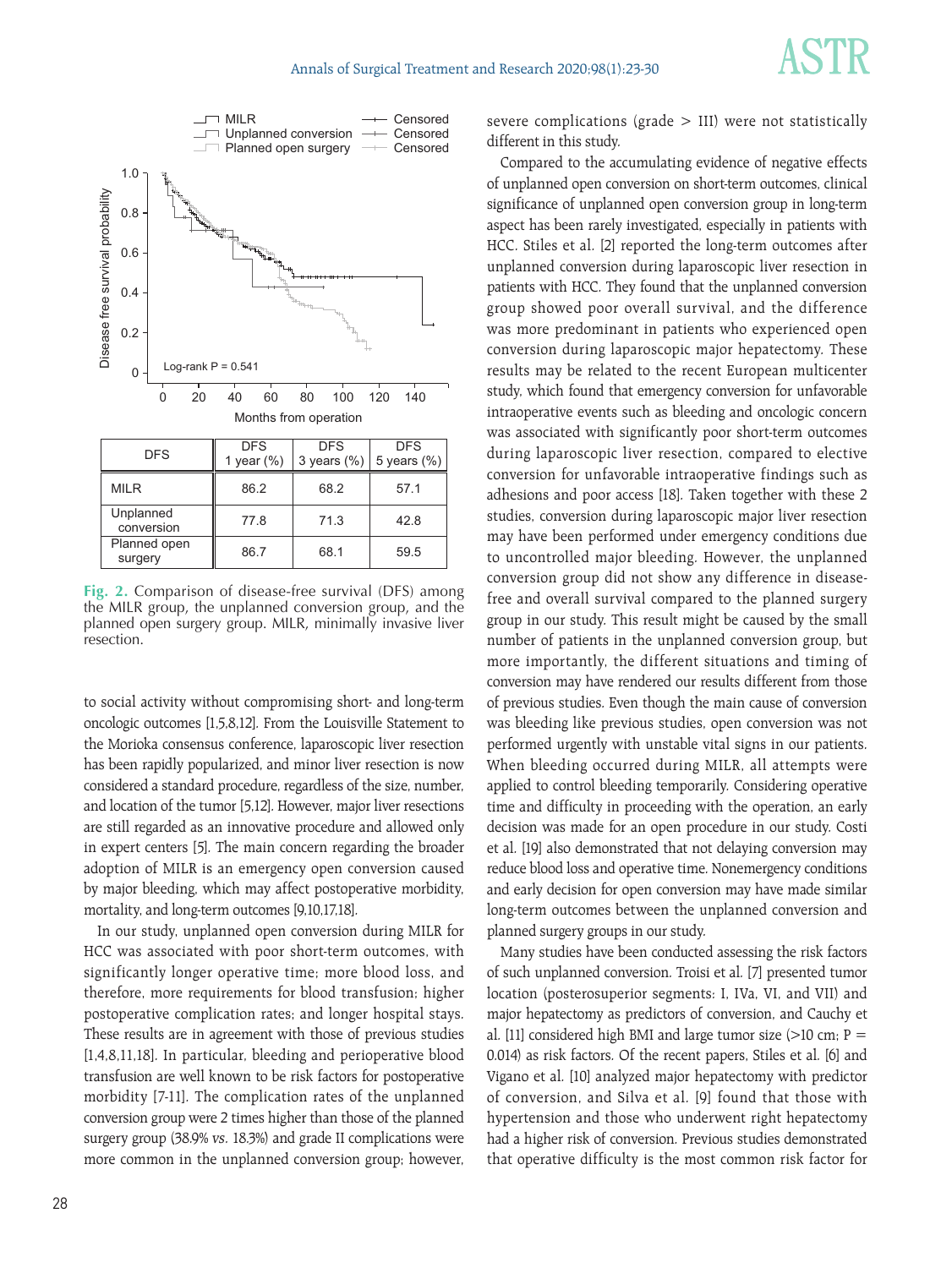conversion. In this study, tumor size, right-sided sectionectomy and central bisectionectomy were identified as risk factors for unplanned conversion. As the tumor size increases, the more major liver resection is required. Right-sided sectionectomy and central bisectionectomy needs 2 different transection planes and the largest transection area possible, which inevitably increases the risk for bleeding and sometimes poor exposure in the deep area during MILR [5].

In conclusion, unplanned open conversion during MILR for HCC was associated with poor perioperative outcomes, but did not affect long-term oncologic outcomes in our data. It may be related to the early decision for open conversion. Therefore, open conversion should not be regarded as a failure of MILR. Moreover, findings from this study suggest that when planning right-sided sectionectomy (right anterior and posterior sectionectomy) or central bisectionectomy for a large tumor (more than 5 cm), we should recommend open surgery or MILR with an informed consent for unplanned open conversions.

# **CONFLICTS OF INTEREST**

No potential conflict of interest relevant to this article was reported.

# **ACKNOWLEDGEMENTS**

The authors acknowledge Severance Hospital, Yonsei University College of Medicine for their support to perform this study at the institution.

# **REFERENCES**

- 1. Han DH, Choi SH, Park EJ, Kang DR, Choi GH, Choi JS. Surgical outcomes after laparoscopic or robotic liver resection in hepatocellular carcinoma: a propensityscore matched analysis with conventional open liver resection. Int J Med Robot 2016;12:735-42.
- 2. Stiles ZE, Glazer ES, Deneve JL, Shibata D, Behrman SW, Dickson PV. Long-term implication of unplanned conversion during laparoscopic liver resection for hepatocellular carcinoma. Ann Surg Oncol 2019;26:282-9.
- 3. Andreou A, Struecker B, Raschzok N, Krenzien F, Haber P, Wabitsch S, et al. Minimal-invasive versus open hepatectomy for hepatocellular carcinoma: comparison of postoperative outcomes and long-term survivals using propensity score matching analysis. Surg Oncol 2018; 27:751-8.
- 4. Choi GH, Chong JU, Han DH, Choi JS, Lee WJ. Robotic hepatectomy: the Korean experience and perspective. Hepatobiliary Surg Nutr 2017;6:230-8.
- 5. Wakabayashi G, Cherqui D, Geller DA, Buell JF, Kaneko H, Han HS, et al. Recommendations for laparoscopic liver resection: a report from the second international consensus conference held in

Morioka. Ann Surg 2015;261:619-29.

- 6. Stiles ZE, Behrman SW, Glazer ES, Deneve JL, Dong L, Wan JY, et al. Predictors and implications of unplanned conversion during minimally invasive hepatectomy: an analysis of the ACS-NSQIP database. HPB (Oxford) 2017;19:957-65.
- 7. Troisi RI, Montalti R, Van Limmen JG, Cavaniglia D, Reyntjens K, Rogiers X, et al. Risk factors and management of conversions to an open approach in laparoscopic liver resection: analysis of 265 consecutive cases. HPB (Oxford) 2014;16: 75-82.
- 8. Nguyen KT, Gamblin TC, Geller DA. World review of laparoscopic liver resection-2,804 patients. Ann Surg 2009;250: 831-41.
- 9. Silva JP, Berger NG, Yin Z, Liu Y, Tsai S, Christians KK, et al. Minimally invasive hepatectomy conversions: an analysis of risk factors and outcomes. HPB (Oxford) 2018;20:132-9.
- 10. Vigano L, Laurent A, Tayar C, Tomatis M, Ponti A, Cherqui D. The learning curve in laparoscopic liver resection: improved feasibility and reproducibility. Ann Surg 2009;250:772-82.
- 11. Cauchy F, Fuks D, Nomi T, Schwarz L, Barbier L, Dokmak S, et al. Risk factors

and consequences of conversion in laparoscopic major liver resection. Br J Surg 2015;102:785-95.

- 12. Buell JF, Cherqui D, Geller DA, O'Rourke N, Iannitti D, Dagher I, et al. The international position on laparoscopic liver surgery: The Louisville Statement, 2008. Ann Surg 2009;250:825-30.
- 13. Choi SH, Choi GH, Han DH, Choi JS. Laparoscopic liver resection using a rubber band retraction technique: usefulness and perioperative outcome in 100 consecutive cases. Surg Endosc 2015;29: 387-97.
- 14. Choi GH, Choi SH, Kim SH, Hwang HK, Kang CM, Choi JS, et al. Robotic liver resection: technique and results of 30 consecutive procedures. Surg Endosc 2012;26:2247-58.
- 15. Morise Z, Wakabayashi G. First quarter century of laparoscopic liver resection. World J Gastroenterol 2017;23:3581-8.
- 16. Gagner M, Rheault M, Dubuc J. Laparoscopic partial hepatectomy for liver tumors. Surg Endosc 1992;6:97-8.
- 17. Gupta R, Fuks D, Bourdeaux C, Radkani P, Nomi T, Lamer C, et al. Impact of intraoperative blood loss on the short-term outcomes of laparoscopic liver resection. Surg Endosc 2017;31:4451-7.